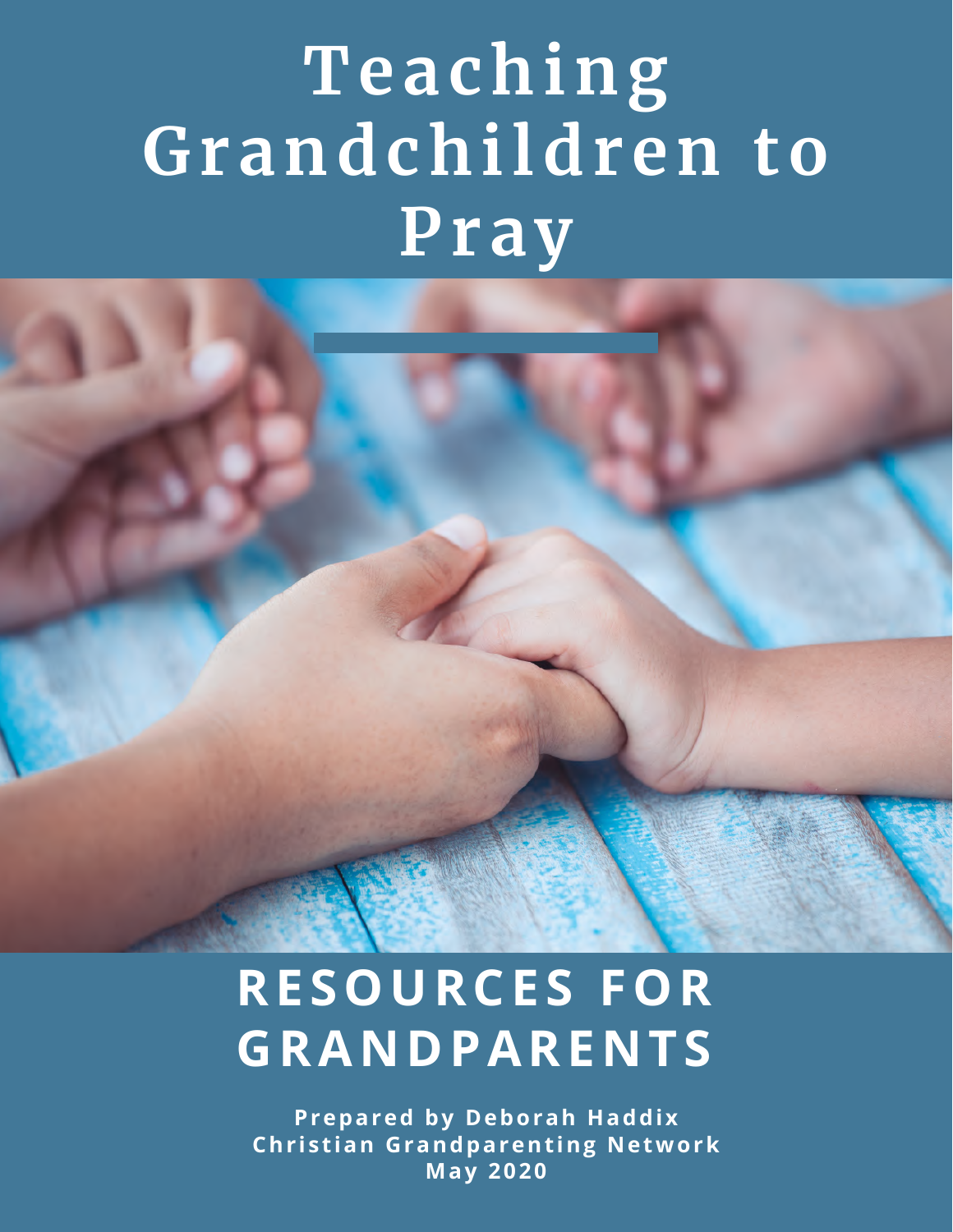#### **Teaching Grandchildren to Pray**

Copyright ©2020 All rights reserved.

All Scripture quotations, unless otherwise indicated, are from the ESV® Bible (The Holy Bible, English Standard Version®), copyright © 2001 by Crossway, a publishing ministry of Good News Publishers. Used by permission. All rights reserved.

**ll rights reserved. No part of this publication may be reproduced, stored in a retrieval system, or transmitted in any form or by any means—electronic, mechanical, photocopy, recording, or any other—except for brief quotations in printed reviews, without the prior permission of the publisher.**

Requests for information should be sent to: Christian Grandparenting Network info@christiangrandparenting.com **[www.christiangrandparenting.com](https://christiangrandparenting.com/)**

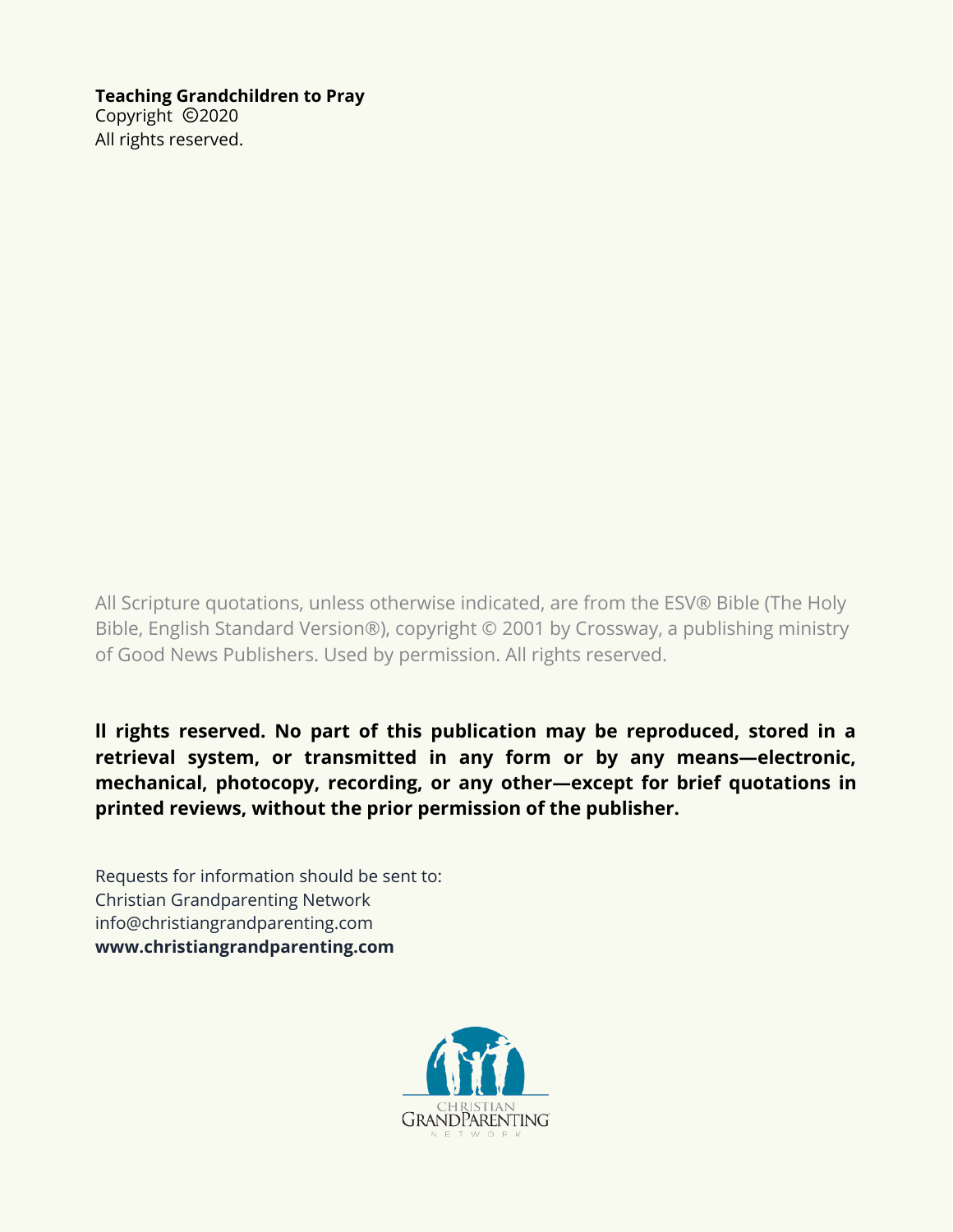### Teaching Grandchildren to Pray

#### RESOURCES FOR GRANDPARENTS

One of the most referred to Scripture passages on the topic of family discipleship is Deuteronomy 6:4-9. Its words are spoken over parents during baby dedication services, a source of inspiration on social media graphics, and the keystone of many parenting seminars.

*"And these words that I command you today shall be on your hear t . You shall teach them diligent l y to your children, and shall talk of them when you s i t in your house, and when you walk by the way , and when you lie down, and when you r i se. "* **Deuteronomy 6:6-7**

But are you aware that these words also apply to grandparents? Let's back up a moment to see this well-known passage of Scripture in context.

*"Now thi s i s the commandment—the s tatutes and the rules that the Lord your God commanded me to teach you, that you may do them in the land to whi ch you are going over , to pos ses s i t , that you may fear the Lord your God, you and your son and your son' s son…. " Deuteronomy 6:1-2*

Do you see it? Moses is addressing the entire nation of Israel with the words of God, and he says, "you and your son and your son's son" – grandparent, parent, grandchild.

Grandparent, while the world around us is trying desperately to tell us that our work is finished, God's Word clearly says otherwise. We have a critical role in the lives of our grandchildren, and it is centered around passing them a heritage of faith in Jesus Christ.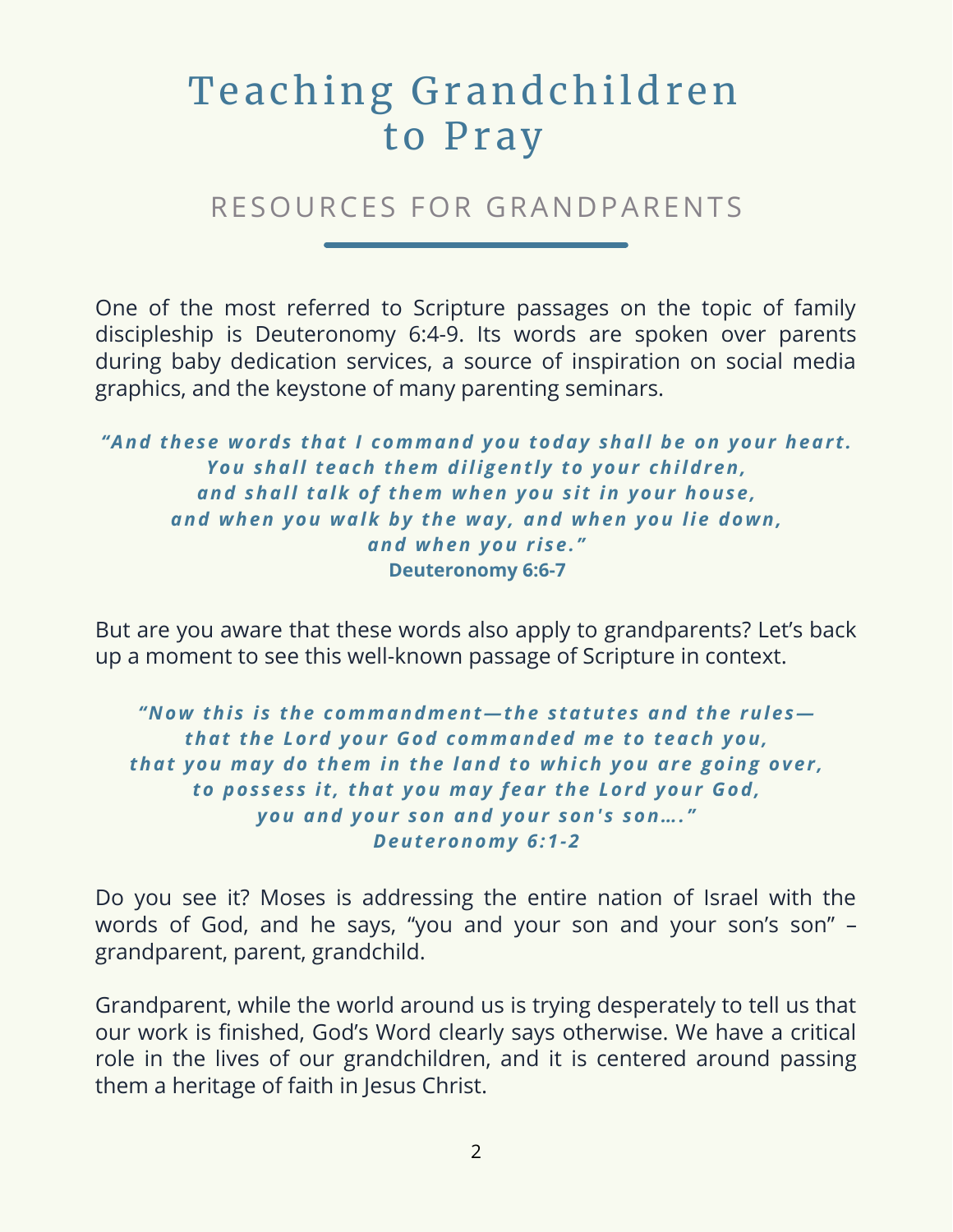#### **PRAYER**

There are many discipleship practices we can employ as we endeavor to pass our faith in Christ to the next generations. Prayer is one.

#### *"The prayer of a righteous person has great power as it is working."* **James 5:16b**

In addition to being an effective way to pass a spiritual legacy to our grandchildren, there are many other "benefits" to prayer. Ephesians 6:10- 18 tells us that prayer is our strong weapon in the battle against Satan and his hosts. Prayer is also a powerful means for drawing close to God and communing with him. When our grandchildren pray, they are receiving and employing one of the most precious gifts given to them by God.

#### **BEFORE YOU BEGIN**

We want to help our grandchildren learn to pray, but most of us struggle with where to begin. Some of us even find the thought of the task a bit overwhelming. After all, this is *prayer.* We're talking about teaching our grandchildren how to converse with God. As we've already mentioned, prayer is a conversation like no other conversation we have or ever will have. It is a precious gift from God that wields mighty eternity-impacting power while at the same time making space for us to draw closer to him. Truth be told, prayer is a complex spiritual discipline that offers to us the opportunity for continual growth. That's one thing that makes it so amazing and at the same time a little overwhelming when we think about teaching it. Honestly, we ask ourselves, how is it possible that we can help our grandchildren develop a daily habit of meaningful prayer?

Let me begin by saying there are no guarantees or easy formulas. God created each of us uniquely. Our grandchildren's learning styles and preferences are all different. As well, prayer is Holy Spirit work, and the Holy Spirit's working does not fit into a well-defined, predictable box.

That being said, following are some helpful ideas for teaching your grandchild how to pray.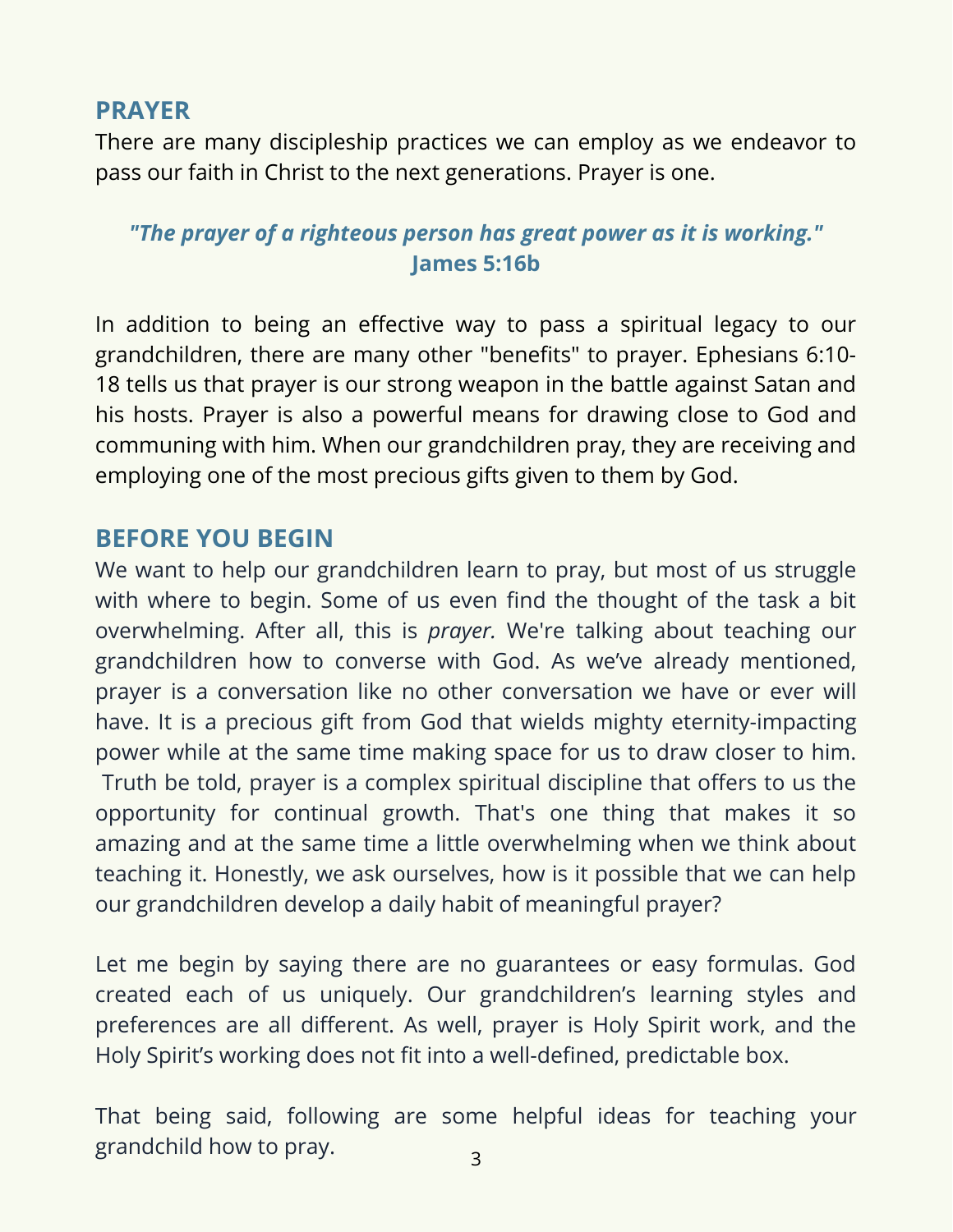#### **BREATH PRAYERS FROM SCRIPTURE**

Teach your grandchildren a short, easy, simple prayer that can be spoken in a single breath and repeated numerous times throughout the day. Cultivating the habit of Scripture-based breath prayers into the lives of your grandchildren will help them internalize God's Word and enable them to "pray without ceasing" (1 Thessalonians 5:17).

From Scripture, choose a brief sentence or a simple phrase that your grandchild can repeat in one breath. Guide them in developing the habit of praying that sentence or phrase as often as possible during their day so that it becomes deeply rooted in their heart.

#### **Examples:**

| <b>ON THE INHALE:</b>         | <b>ON THE EXHALE:</b>                         |
|-------------------------------|-----------------------------------------------|
| "Speak Lord,                  | for your servant hears." (1 Samuel 3:9, 10)   |
| "The Lord is my Shepherd      | I shall not want." (Psalm 23:1)               |
| "Be still, and know           | that I am God." (Psalm $46:10$ )              |
| "When I am afraid             | I put my trust in you." (Psalm 56:3)          |
| "Thank you                    | Lord" (Based on Psalm 57:9, 108:3)            |
| "In Christ alone              | my soul finds rest." (Based on Psalm 62:1, 5) |
| "My help comes from the Lord, | who made heaven and earth." (Psalm 121:2)     |
| "My help comes from           | the Lord." (Psalm 121:2)                      |
| "His steadfast love           | endures forever." (Psalm 136)                 |
| "Peace                        | be still" (Mark 4:39)                         |
| "Not my will,                 | but yours." (Luke 22:42)                      |
|                               |                                               |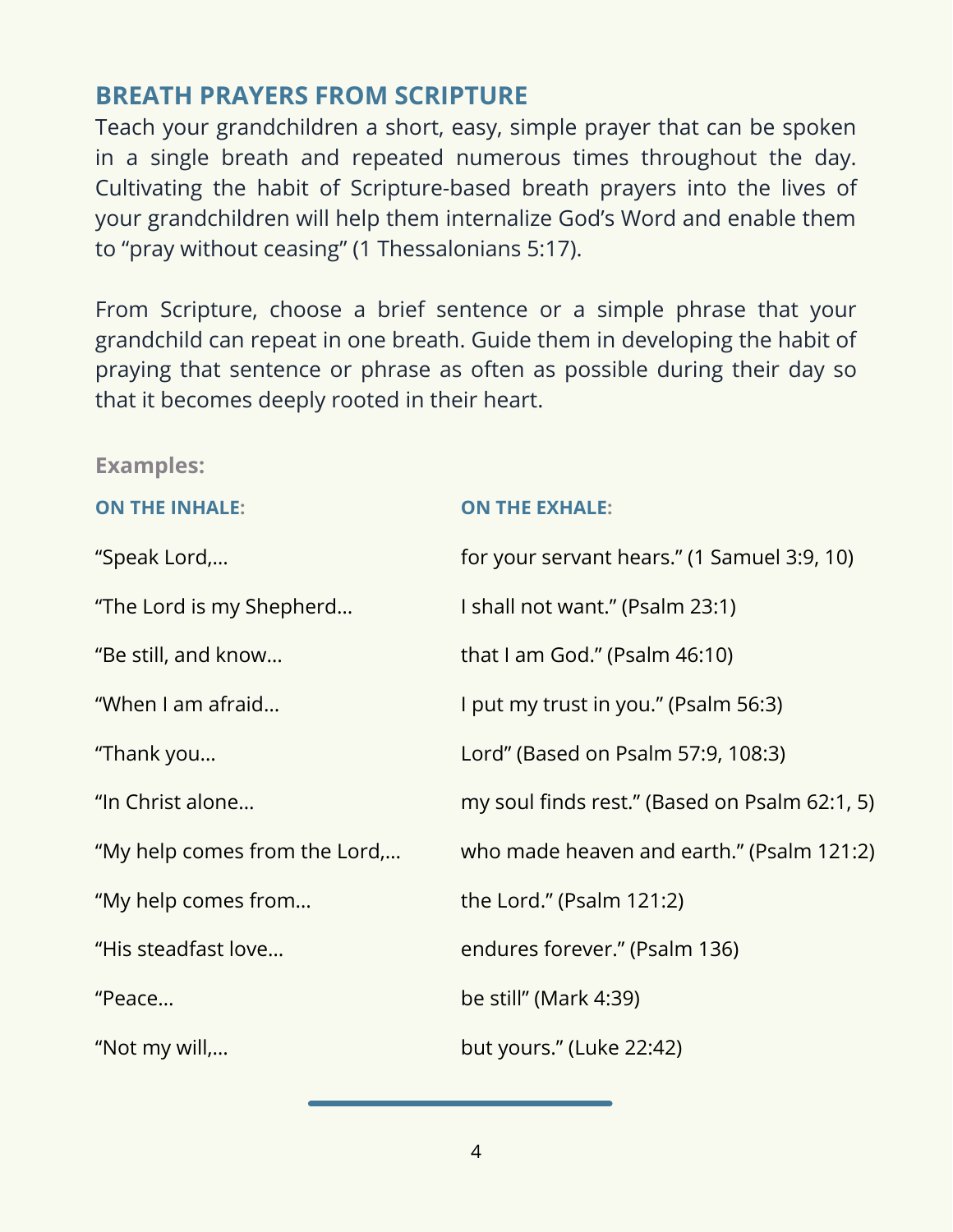#### **CIRCLE PRAYERS**

Form a circle, hold hands, and take turns praying one sentence at a time for each "round" of your prayer. For those who are praying via some form of technology due to distancing restraints, simply determine the prayer rotation (your virtual circle) beforehand.

You may find it helpful, especially in the beginning, to focus your prayer by using the following kid-friendly version of the "ACTS" model.

**Circle Prayer Model:**

| <b>ACTS MODEL:</b> | <b>KID-FRIENDLY REPLACEMENT PROMPT:</b> |
|--------------------|-----------------------------------------|
| Adoration          | "God, you are "                         |
| Confession         | "I am sorry for "                       |
| Thanksgiving       | "Thank you, God, for "                  |
| Supplication       | "Lord, please"                          |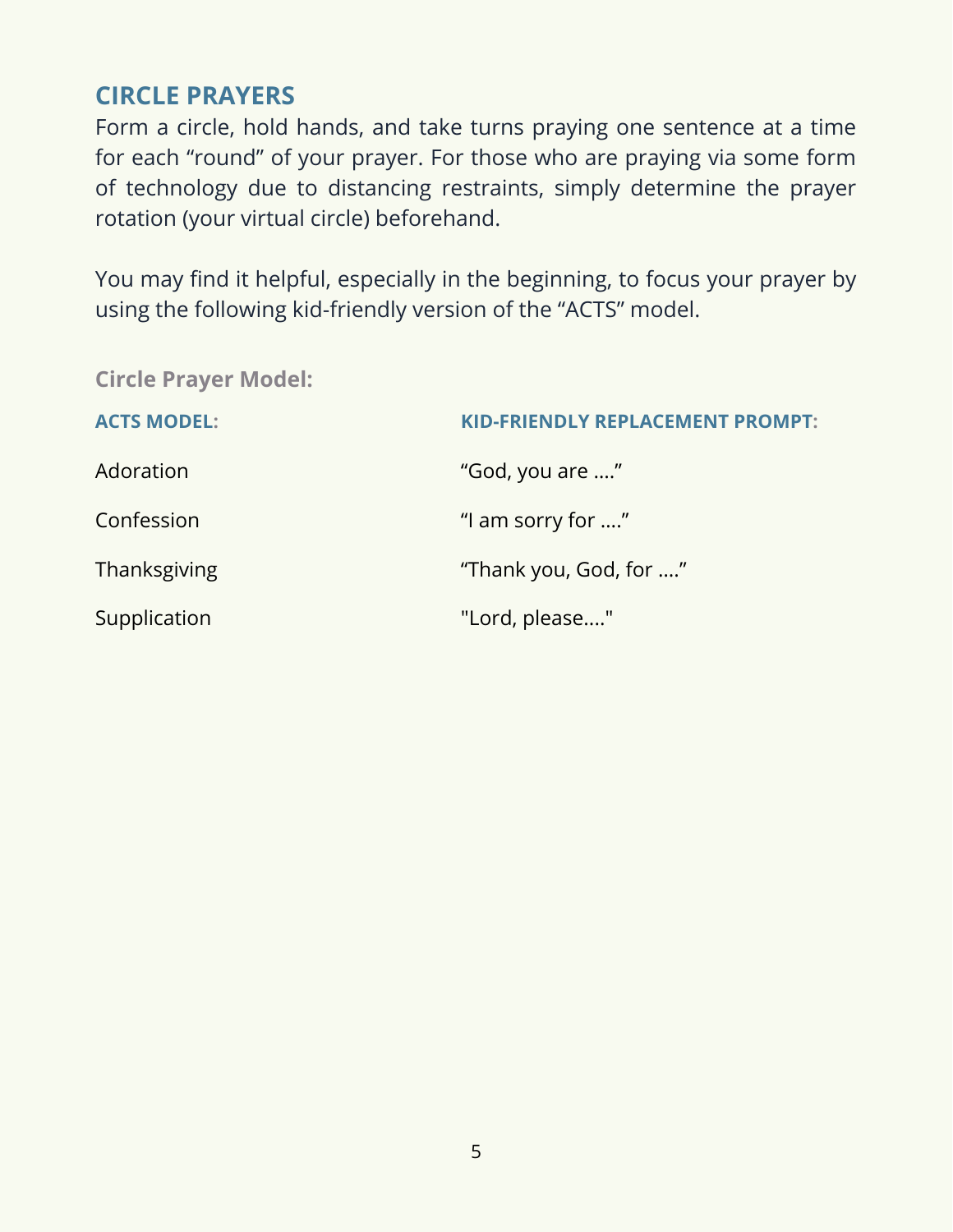#### **FIVE-FINGER PRAYER**

Using the fingers on their hand as prompts, teach your grandchildren this simple prayer format.

**Format:**

| <b>FINGER:</b>                             | <b>WHO OR WHAT TO PRAY FOR:</b>                                                                                                                                   |
|--------------------------------------------|-------------------------------------------------------------------------------------------------------------------------------------------------------------------|
| Thumb<br>(Closest to the body)             | Those closest to you                                                                                                                                              |
| Pointer Finger                             | Those who "point" you in the right<br>direction<br>(Classroom teachers, Sunday School<br>teachers, pastors, doctors, police<br>officers, school principals, etc.) |
| <b>Tallest Finger</b>                      | Our leaders<br>(President, elected officials, etc.)                                                                                                               |
| <b>Ring Finger</b><br>(The weakest finger) | The poor, the sick, the weak; those in<br>trouble                                                                                                                 |
| Pinky<br>(The smallest finger              | Personal needs                                                                                                                                                    |

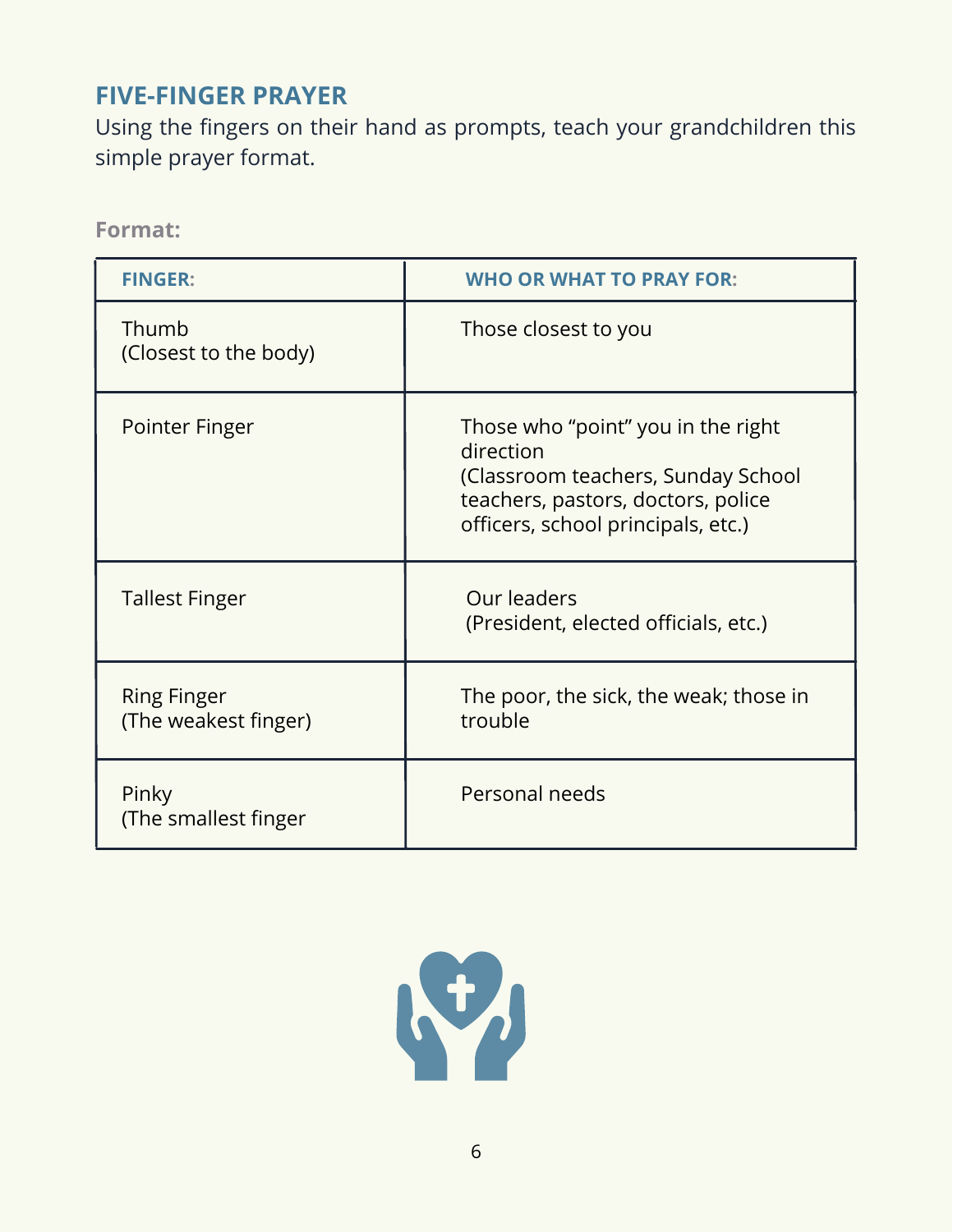#### **PRAYER CUBE**

Incorporate all the parts of prayer into your teaching with prayer cube prayers.

**Preparation:**

First, you will need a cube.

Option 1: Simply use an empty cube-shaped tissue box "as is" or cover it with plain paper.

Option 2: Use the cube template in this resource packet to print out and make your own cube.

Next, on each face of your cube, write one of the following prayer prompts:

"I praise you for …………………………" (Adoration/Praise) "My favorite part about you, God, is ………………" (Adoration/Praise) "God, you are……………" (Adoration/Praise) "I'm sorry for………………." (Confession) "Thank you, God, for………………." (Thanksgiving) "I ask you for …………………." (Supplication) "Please ……………………." (Supplication)

**Implementation:**

.

In turn, grandparents and grandchildren will roll the prayer cube. On each roll, the "face-up" prayer prompt will be used to guide the "roller's" sentence prayer.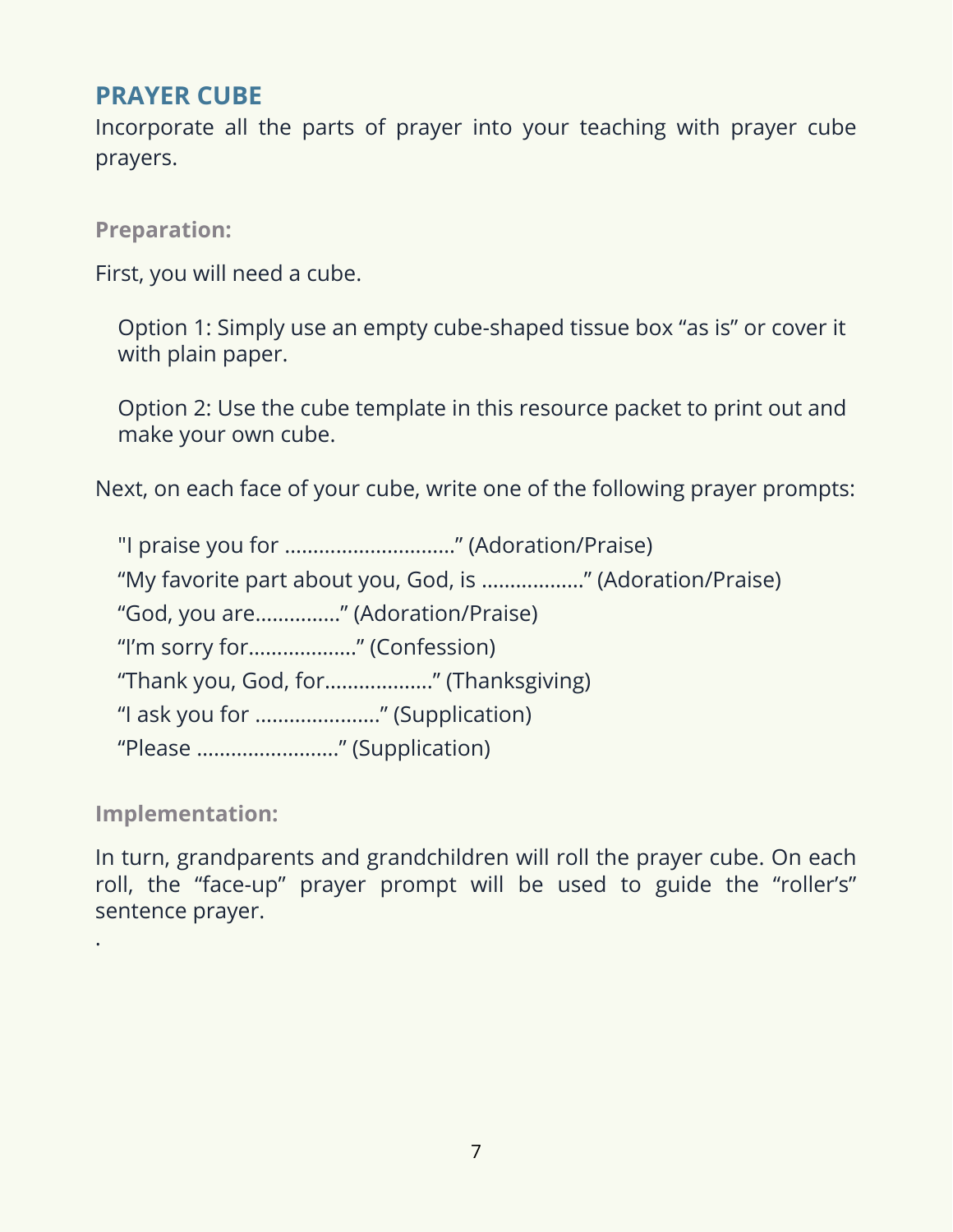